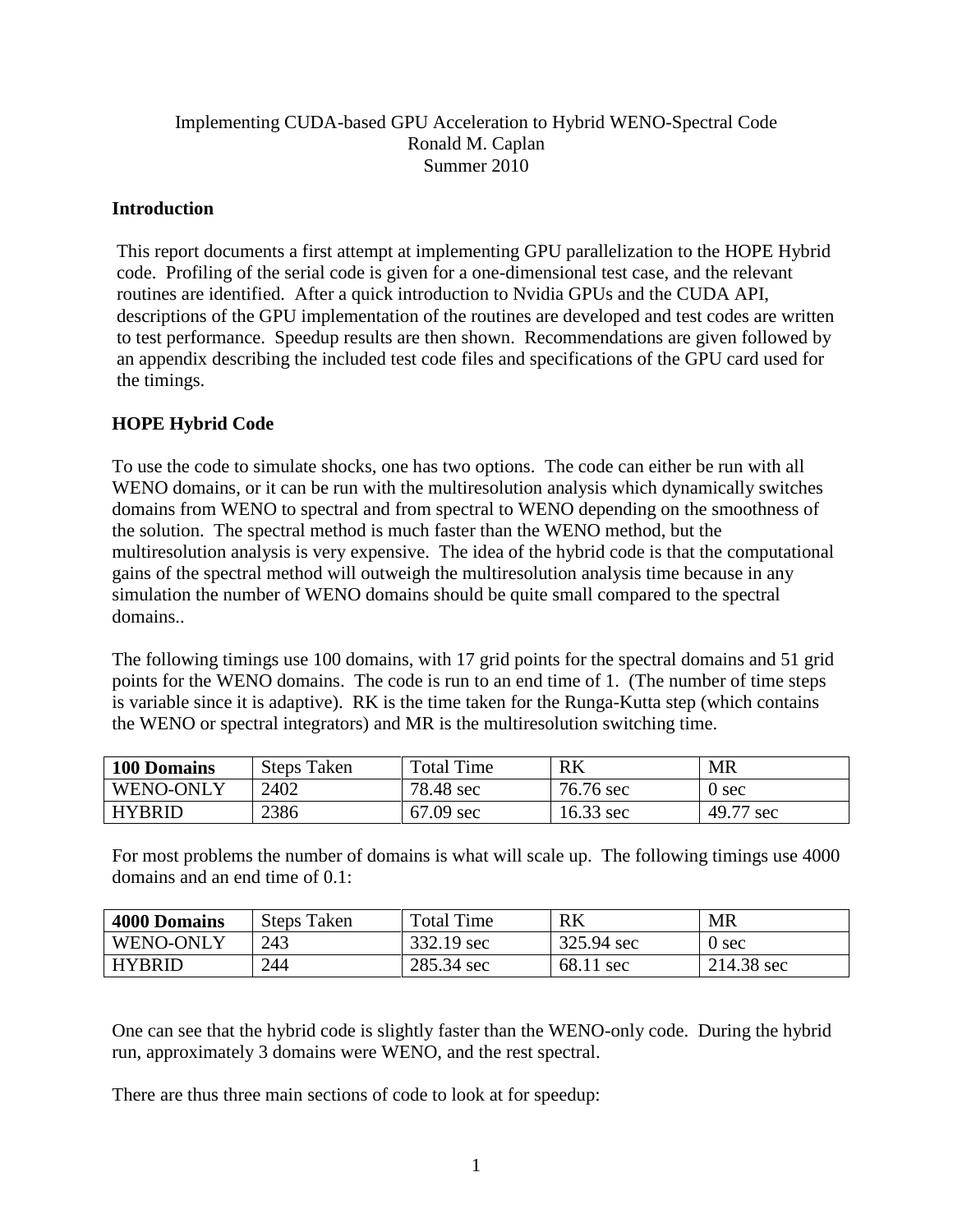- 1) WENO integrator
- 2) Spectral integrator
- 3) Multiresolution switcher.

By profiling the code, it is found that one routine stands out in each of these three sections. However due to the modulation of the code, there are many small routines which is not desirable for parallelization. The following is a listing of the potential parallelizable routines with their percentage of computation time for the timings of 100 domains given above:

|                         | Maximum Compute Time Subroutine | Percentage of | Percentage  |
|-------------------------|---------------------------------|---------------|-------------|
|                         |                                 | Section       | of Total    |
|                         |                                 | Computation   | Computation |
| <b>WENO</b> Integration | PS_WENO_Euler_Long_Zico_INT()   | 30.25%        | 29.91%      |
| $in$ RK                 |                                 |               |             |
| Spectral Integration    | vcost()                         | 34.37%        | 8.25%       |
| $in$ RK                 |                                 |               |             |
| Multiresolution         | Lagrangian_Weight_2()           | 80.68%        | 59.67%      |
| Switcher                |                                 |               |             |

The WENO integrator Zico routine is only 30% because the WENO method has many other small routines that are part of the algorithm, which when added together make up the rest of the time. The percentage listed is for the WENO-only code without MR analysis. The second largest compute time routine is the WENO code is actually Lagrangian\_weight\_2(), which is already included in our list of routines for the MR code.

The Spectral integrator vcost() routine is only about 30% due to many small routines in the smoothing computations which add up to the rest of the compute time. Since the routine only is about 8% of the total compute time, it may not be valuable to parallelize the routine.

For the MR, it is clearly a good idea to parallelize Lagranigan\_Weight\_2(). This is even more desirable due to the fact that the routine is also called in the WENO-only code. It should be pointed out that the "2" in the routine is due to this routine being in a CASE statement which calls any one of 4 routines, all of which will be similar to structure and compute time to the "2" routine.

## **Nvidia GPUs**

Nvidia GPUs offer great potential for parallelism. They are organized as several multiprocessors (MP) each with a number of compute cores (originally 8, but with new cards, each MP has more). All MPs are on a single card with a large global memory, but each MP has a small but very fast shared memory. The card structure could be described as a MPI/OpenMP combination cluster all on a single chip with most communication taken care of automatically.

The cards are utilized by a C code extension API called CUDA.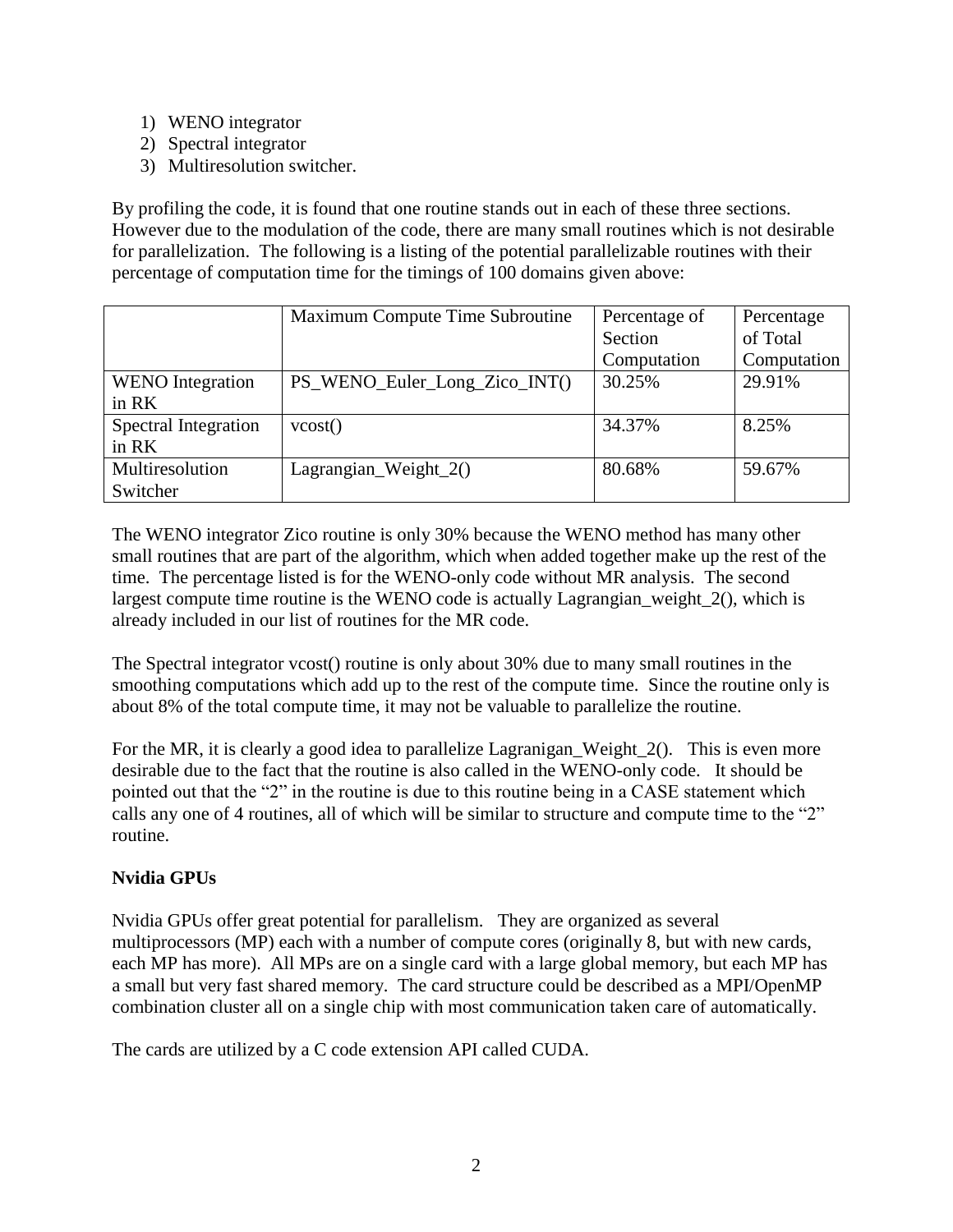The lowest end CUDA capable cards run about \$30 and only have 1 or 2 MPS, with a total of 16 cores. These cards only can handle floating point precision computations. The lowest end cards that can handle double precision computations (a compute capability of 1.3) run about \$200. Nvidia has recently released a new GPU architecture called Fermi. The new Fermi cards are a large potential improvement over the current Tesla-based cards. Some of the relevant features of the Fermi cards are:

- o 7x faster double precision performance
- o Many more compute cores
- o Larger shared memory per MP
- o Larger number of threads per block
- o IEEE compliant floating point
- o ECC memory

The error-correcting memory is very good to have for long simulations. Also, the larger number of threads per block is vital in higher-dimensional settings when one thread needs to communicate with neighbor threads since more threads means more interior nodes in shared memory than boundary points. The double precision performance was a major drawback in the previous cards, and in many real-world applications, the double precision is a necessity, and so this performance increase is very useful. The lowest end Fermi cards run about \$200, and highest around \$1800.

The CUDA API is native to the C programming language. It is also free. For FORTRAN implementations, wrappers are created to use CUDA. Although there are some freeware projects in the works, the most common implementation is that of PGI's compilers. However, these are costly, and so not ideal for small developers. Also, it is still unknown if the FORTRAN CUDA performance matches the native C performance or not. Due to the wrappers and automatic implementations of procedures such as memory transfer, it is possible that CUDA C is faster than CUDA FORTRAN.

## **CUDA Implementations and Results**

*Test 1: Lagrangian\_Weight\_2()*

The CUDA implementation works for any value of N and M (within memory restrictions). As currently written, the test program also calls a CUDA version of get\_ratio\_a\_2() which has synchronization issues which make it only valid for M less than the CUDA blocksize. In a real implementation the serial version of get\_ratio\_a\_2 could be used to avoid this problem, or the CUDA version could be further developed.

The timing results for  $N=17$ , and Steps=100 are: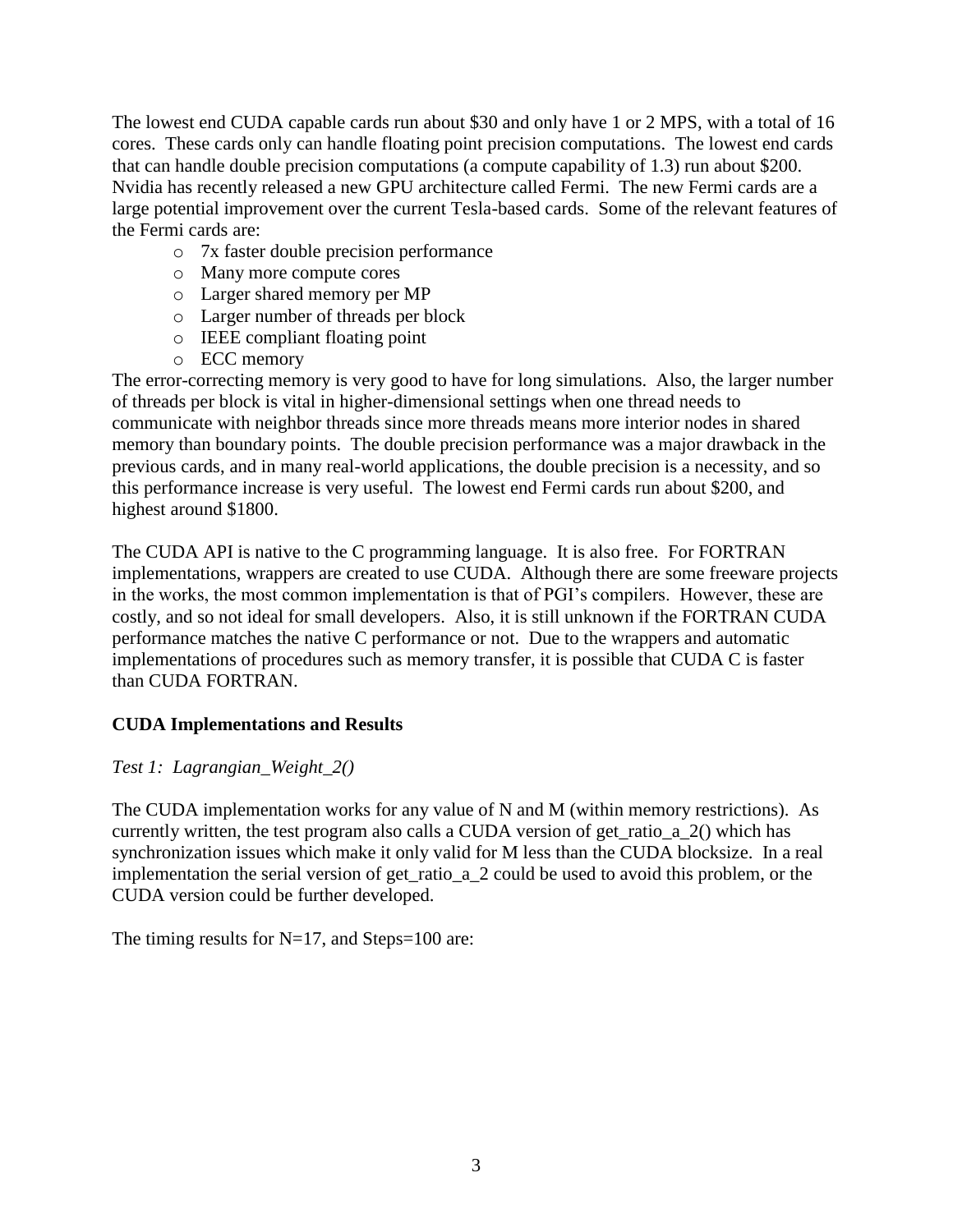



We see that for larger values of M, a speedup of around 12 is seen, which remains constant as M increases. Thus is this routine could be run on a large array vector, it can speedup computation of the hybrid routine significantly.

Test 2: vcost()

The vcost() routine calls several varied routines named vradf\_ which include vradf2, vradfg, etc. Which routine is called depends on the multiplicity of N. The CUDA implementation of all vradf routines works for all N except for vradfg() which has synchronization issues, making it only valid for N less than the CUDA block size. Further development may solve this issue.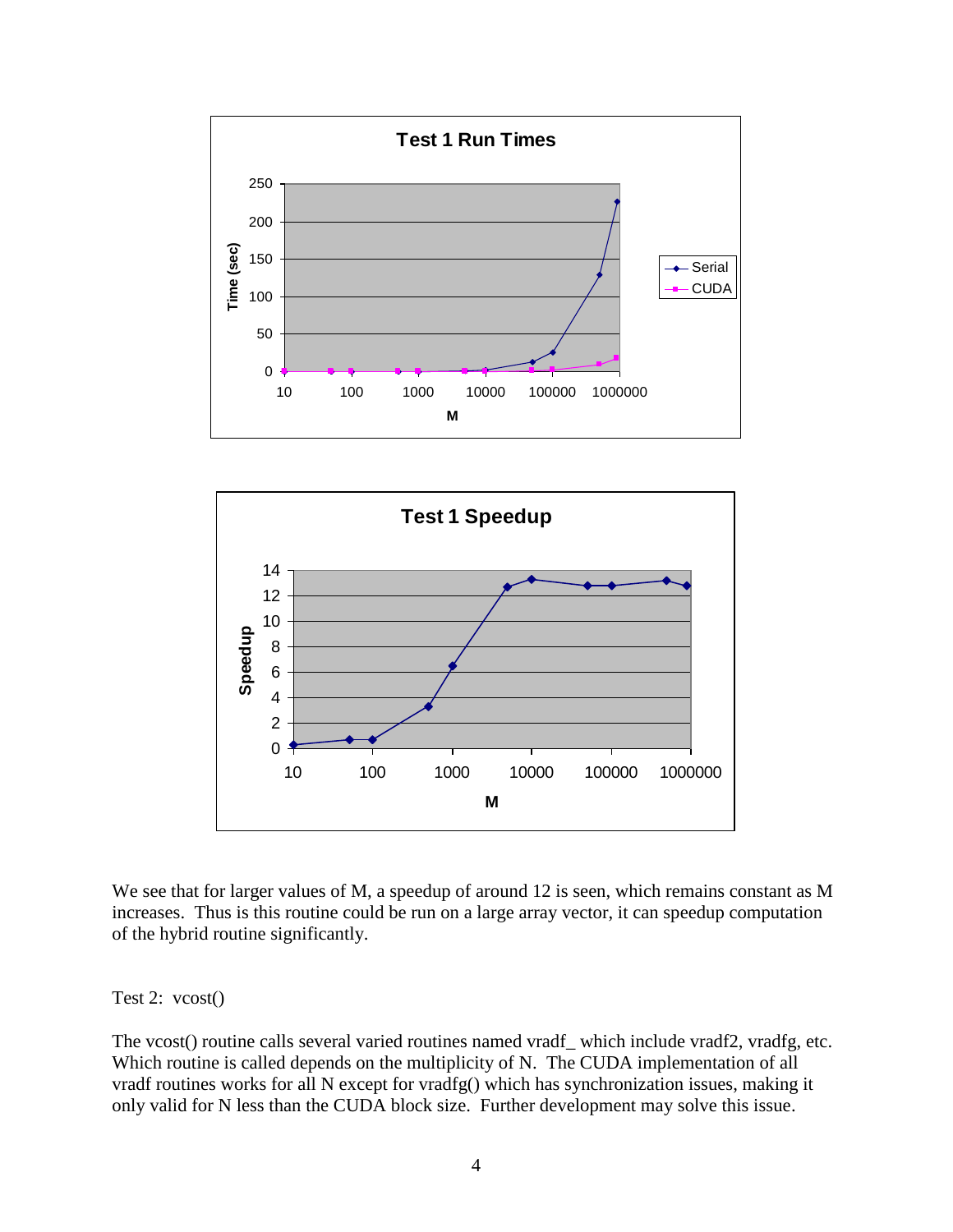The results of the CUDA vcost yield no speedup for even very large N. This implies that unless a major flaw is found in the CUDA code, it is not worthwhile to develop a CUDA code for vcost, especially considering how little the spectral method contributes to the total compute time when compared to the MR analysis.

Test 3: PS\_WENO\_Euler\_Long\_Zico\_INT()

The CUDA version of this routine works for all values of M (memory allowed) and for all orders (1-11, odd). The results are as follows:

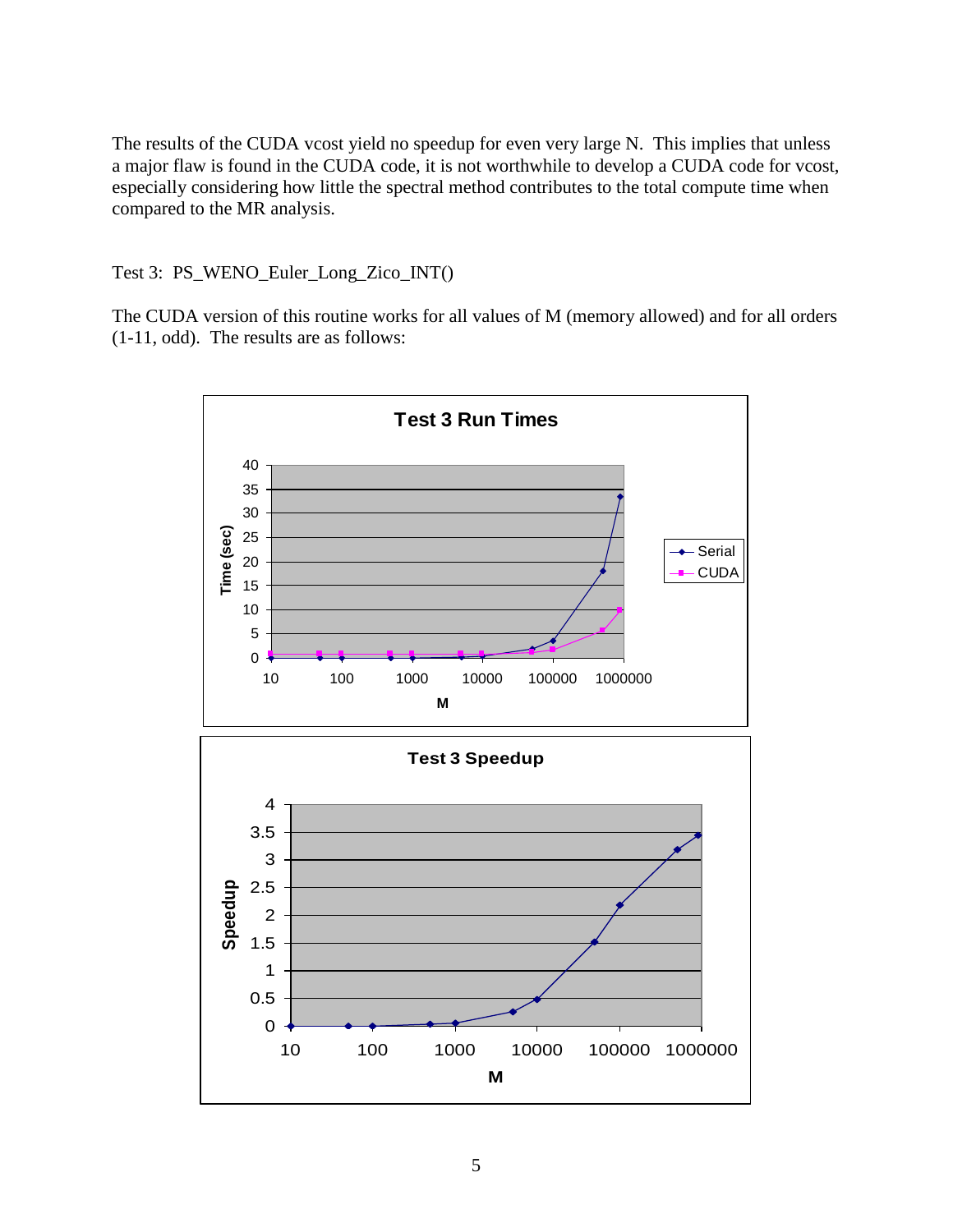We see that for large M, we do get some speedup, which implies that in an ALL-WENO code with 1 domain and a large M, the CUDA modifications could speed up the zico routine by a factor of 3 at least. The WENO algorithm also calls lagrangian\_weight\_2, which as shown above speeds up even better with CUDA.

### **Conclusion and Recommendations**

From the results of this preliminary study, it would seem that iin its current form, the Hybrid code is not suitable for CUDA implementation. However, with a restructuring of the code, specifically in combining like-domains into large continuous memory arrays, a CUDA implementation may give good speedup results.

It would remain to be seen however, whether the results would surpass that of the more standard parallelism already implemented in the hybrid code (MPI and OpenMP). One advantage of a CUDA implementation would be that the cost of obtaining the speedup would be much less than on a standard cluster.

Further optimizations of the CUDA routines developed, and implementation on new Fermi architectures may increase performance significantly. It would also be a goo idea to compare test codes written in the native CUA C with their PGI FORTRAN counterparts to see if the FORTAN wrappers are hindering performance.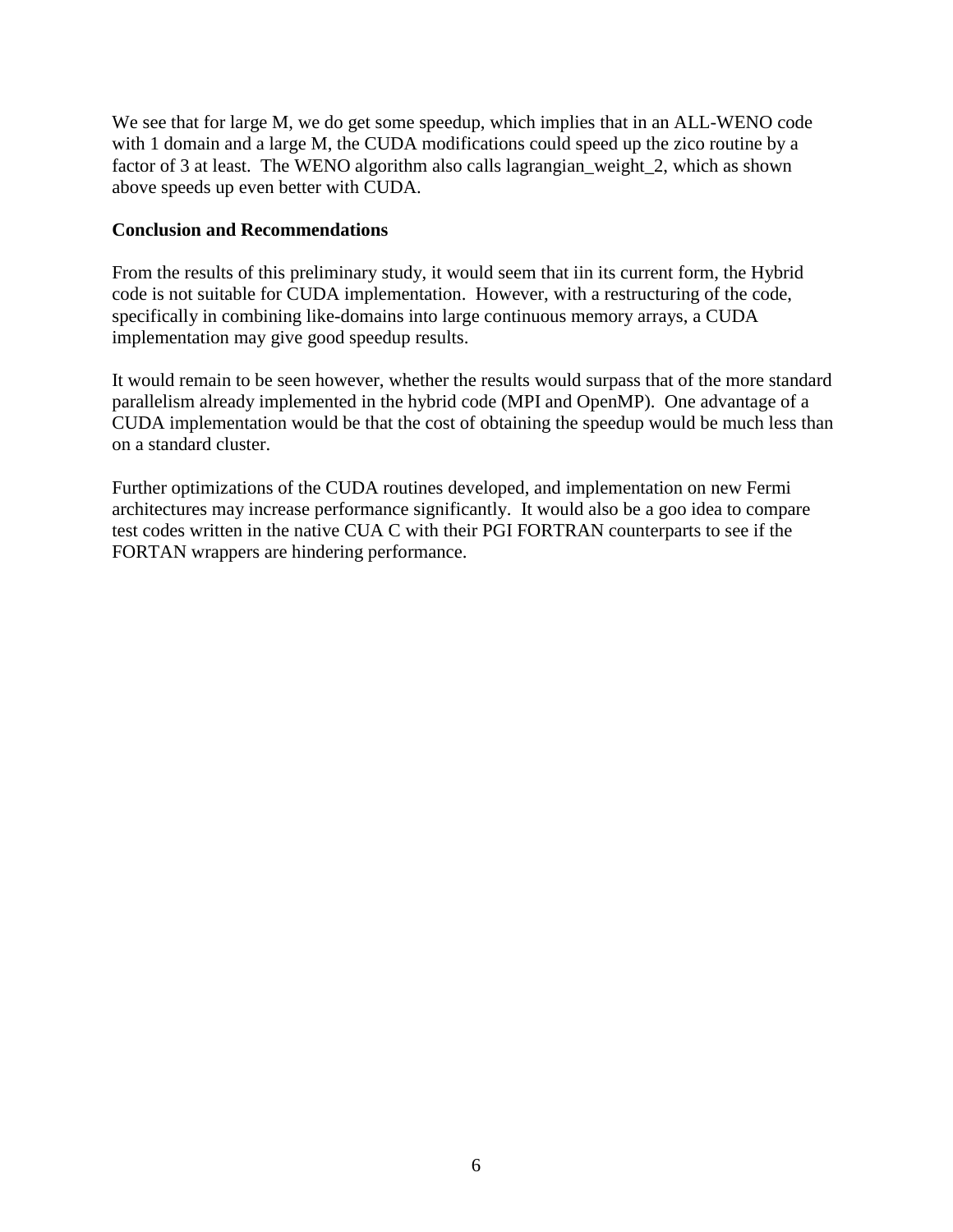## **Appendix A: Outline of Test Routines**

Below is a list of test code files with descriptions for all three test codes.

**Test 1** is the implementation of the MR Langriangian Weight routine. The test is given an N value (size of the spectral domain) and an M value (varies on function call, but usually the size of the WENO domain). It also runs the test for a specified number of steps.

| PPtest1.f90     | Main program. Runs 3 versions of lag_weight, original, modified serial,<br>and CUDA |
|-----------------|-------------------------------------------------------------------------------------|
|                 |                                                                                     |
| PPtest1 mod.cuf | Module containing all subroutines.                                                  |
| compile1        | Script to compile test code using PGI                                               |
| run1            | Script to run test code on Dulcinea                                                 |

Test 2 is the implementation of the spectral vcost routine. The test is given an N value (size of the spectral domain) and an M value (the number of independent DCT to perform). It also runs the test for a specified number of steps.

| PPtest <sub>2</sub> .f90 | Main program, runs serial and CUDA vcost                 |
|--------------------------|----------------------------------------------------------|
| Module FFT VFFT.F        | Original vcost module routines (subset of original file) |
| Module FFT VFFT CUDA.cuf | CUDA vcost routines                                      |
| $\sim$ compile2          | Script to compile test code using PGI                    |
| run2                     | Script to run test code on Dulcinea                      |

**Test 3** is the implementation of the WENO zico Routine. The test is given an "Order" value (either 1,3,5,7,9,or 11) and an M value (the size of the WENO domain). It also runs the test for a specified number of steps.

| PPtest3.f90                                          | Main program, runs serial and CUDA zico                                  |
|------------------------------------------------------|--------------------------------------------------------------------------|
| Module_WENO_Euler_Long_Zico_CUDA.cuf   CUDA routines |                                                                          |
| Module_WENO_Euler_Long_Zico.F                        | Original routines (modified subset with .i files<br>explicitly included) |
| Module_WENO_Coefficients_1357911.F                   | Module used by zico module                                               |
| Module_WENO_Option.F                                 | Module used by zico module                                               |
| compile3                                             | Script to compile test code using PGI                                    |
| run3                                                 | Script to run test code on Dulcinea                                      |

#### **Other included files:**

ranlib.f – Used to generate random numbers for initial test arrays in test codes. Pseudopack.h – Used by all test routines PPtest2\_mod.F90 – Super slow DCT routine used for test 2 verification pgf95options.txt – PGF95 compiler options manual Hybrid1D\_Timings.xls – Serial profiling timings of hybrid code PPtest\_TIMINGS.xls – Timings of CUDA test codes. Folder "mm" contains a CUDA matrix-multiply test code for reference